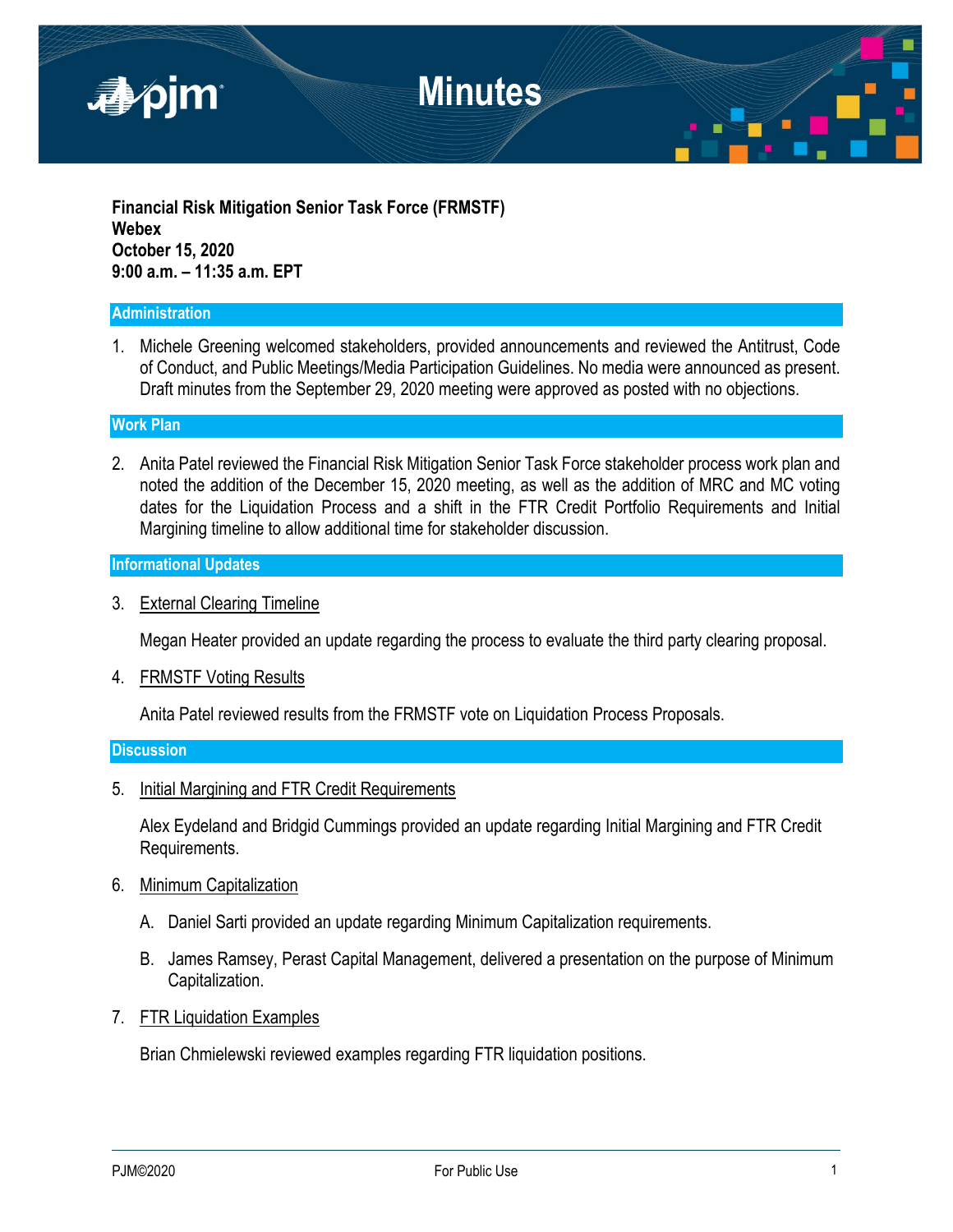

#### **Future Agenda Items**

# External Clearing Update

Continued Minimum Capitalization Requirements Discussion

## **Future Meeting Dates**

November 9, 2020 9:00 a.m.<br>
December 15, 2020 9:00 a.m. 9:00 a.m. December  $15, 2020$ 

### **Webex Attendance**

| <b>Last Name</b>          | <b>First Name</b> | <b>Company Name</b>                                            | Sector                      |
|---------------------------|-------------------|----------------------------------------------------------------|-----------------------------|
| Adams                     | Sean              | PSEG Energy Resources and Trade LLC                            | Other Supplier              |
| Agarwal                   | Dilip             | <b>GRG ENERGY LLC</b><br>Other Supplier                        |                             |
| Anders                    | David             | PJM Interconnection<br>None                                    |                             |
| Babp                      | Alan              | PJM Interconnection                                            | None                        |
| <b>Barker</b>             | Jason             | Exelon Business Services Company, LLC                          | <b>Transmission Owner</b>   |
| Benchek                   | Jim               | <b>First Energy Solutions Corp</b>                             | <b>Transmission Owner</b>   |
| Bloczynski                | Nigeria           | PJM Interconnection                                            | None                        |
| Bowen                     | <b>Brandon</b>    | Indiana Utility Regulatory Commission<br>None                  |                             |
| <b>Brodbeck</b>           | John              | EDP Renewables North America LLC<br><b>Generation Owner</b>    |                             |
| <b>Bruce</b>              | Susan             | McNees Wallace & Nurick LLC<br>None                            |                             |
| Canter                    | David             | Appalachian Power Company (AEP Generation)                     | <b>Transmission Owner</b>   |
| Case                      | Nathan            | <b>Aces Power Marketing</b>                                    | None                        |
| $\overline{\text{Chang}}$ | Sean              | Shell Energy North America (US), L.P.                          | Other Supplier              |
| Chmielewski               | <b>Brian</b>      | PJM Interconnection                                            | None                        |
| Christopher               | Mahila            | Public Utilities Commission of Ohio                            | None                        |
| Chu                       | Michael           | Forest Investment Group, LLC                                   | Other Supplier              |
| Crystle                   | Gil               | <b>UGI Development Company</b>                                 | Generation Owner            |
| Cummings                  | Bridgid           | PJM Interconnection                                            | None                        |
| D'Alessandris             | Louis             | American Transmission Systems, Inc.                            | <b>Transmission Owner</b>   |
| Davis                     | James             | Dominion Energy Generation Marketing, Inc.                     | <b>Generation Owner</b>     |
| <b>Dillon</b>             | Matthew           | <b>UGI Development Company</b>                                 | <b>Generation Owner</b>     |
| <b>Drom</b>               | <b>Rick</b>       | None                                                           | None                        |
| Duensing                  | Allison           | Saracen Energy East LP                                         | <b>Other Supplier</b>       |
| Dugan                     | Chuck             | East Kentucky Power Cooperative, Inc.                          | <b>Transmission Owner</b>   |
| Eaker                     | Kaitlin           | Tenaska Power Management, LLC                                  | <b>Other Supplier</b>       |
| Early                     | John              | Louisville Gas and Electric Company/Kentucky Utilities Company | <b>Transmission Owner</b>   |
| Elkins                    | Rachel            | American Transmission Systems, Inc.                            | <b>Transmission Owner</b>   |
| Endress                   | Eric              | PJM Interconnection                                            | None                        |
| Ericson                   | Christine         | Illinois Commerce Commission                                   | None                        |
| Eydeland                  | Alex              | PJM Interconnection                                            | None                        |
| Fan                       | Zhenyu            | PJM Interconnection                                            | None                        |
| Fazio                     | Danielle          | Engelhart CTP (US) LLC                                         | Other Supplier              |
| Filomena                  | Guy               | Customized Energy Solutions, Ltd.                              | None                        |
| Foladare                  | Kenneth           | Geenex Solar LLC                                               | <b>Generation Owner</b>     |
| Ford                      | Adrien            | Old Dominion Electric Cooperative                              | <b>Electric Distributor</b> |
| Gahimer                   | Michael           | Indiana Office of Utility Consumer Counselor (IN OUCC)         | End-use customer            |
| Gibbs                     | lke               | Citadel FNGE Ltd.                                              | Other Supplier              |
| Gilani                    | Rehan             | ConEdison Energy, Inc.                                         | Other Supplier              |
| Gorman                    | Kevin             | The Highlands Energy Group, LLC                                | Other Supplier              |
| Grant                     | Edie              | Old Dominion Electric Cooperative                              | <b>Electric Distributor</b> |
| Grau                      | Patrick           | Apogee Energy Trading LLC                                      | Other Supplier              |
| Greening                  | Michele           | PJM Interconnection                                            | None                        |
| Greiner                   | Gary              | PSEG Energy Resources and Trade LLC                            | <b>Other Supplier</b>       |
| Guistwhite                | Jeff              | PJM Interconnection                                            | None                        |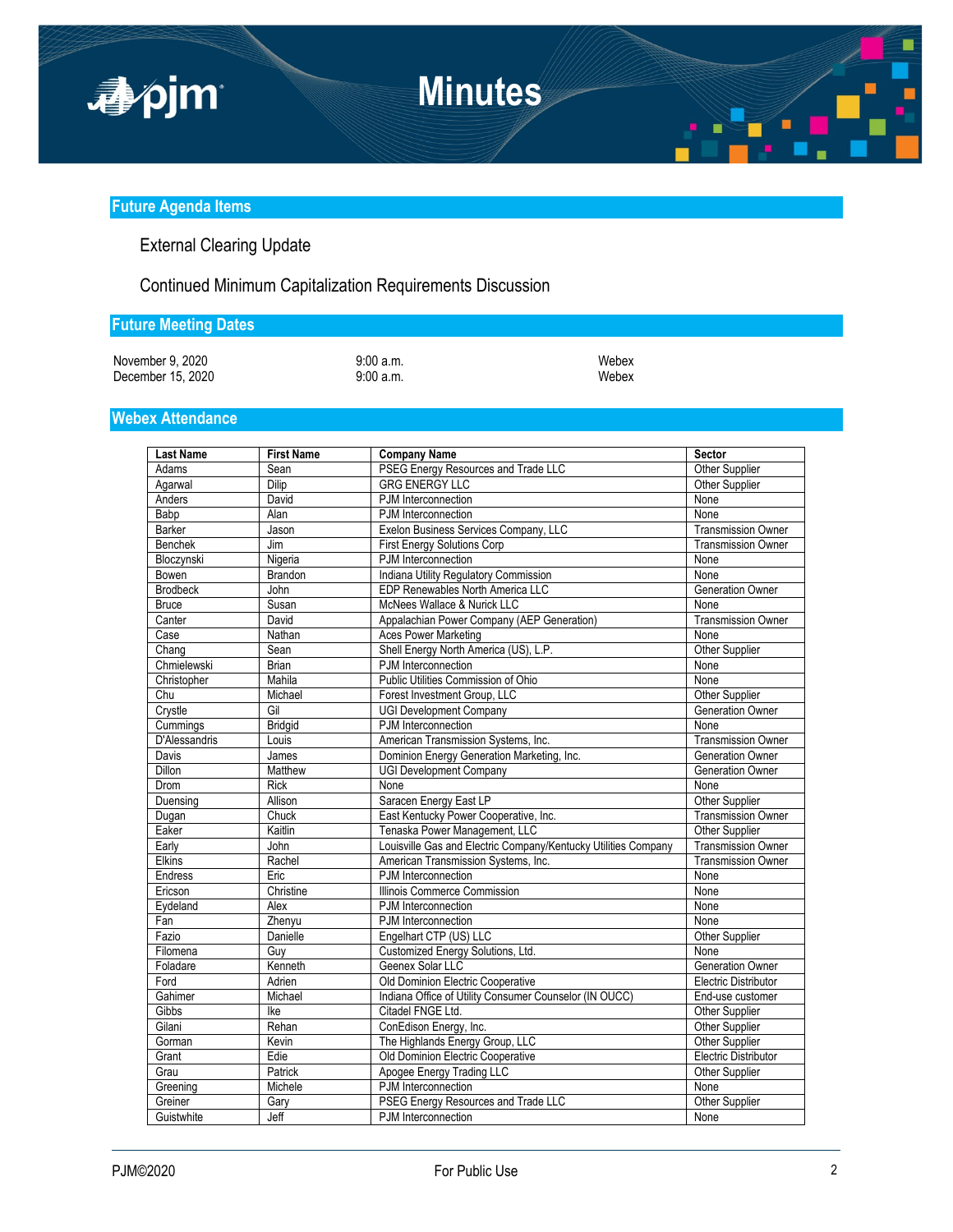

# **Minutes**

| Haas                | Howard       | <b>Monitoring Analytics</b>                          | None                        |
|---------------------|--------------|------------------------------------------------------|-----------------------------|
| Hastings            | David        | DHAST Co.                                            | None                        |
| Hayik               | Seth         | <b>Monitoring Analytics</b>                          | None                        |
| Heater              | Megan        | PJM Interconnection                                  | None                        |
| Herbert             | Sebastian    | DC Energy Mid-Atlantic, LLC                          | Other Supplier              |
| Hicks               | Dave         | Perast Fund LP                                       | <b>Other Supplier</b>       |
| Hoatson             | Tom          | West Deptford Energy, LLC                            | <b>Generation Owner</b>     |
| Hohenshilt          | Jennifer     | Talen Energy Marketing, LLC                          | Generation Owner            |
| Holstein            | Matthew      | Duke Energy Ohio, Inc.                               | <b>Transmission Owner</b>   |
| Horger              | Tim          | PJM Interconnection                                  | None                        |
| Horning             | Lynn Marie   | Customized Energy Solutions, Ltd.                    | None                        |
| Horton              | Dana         | Appalachian Power Company (AEP Generation)           | <b>Transmission Owner</b>   |
| Hugee               | Jacqulynn    | PJM Interconnection                                  | None                        |
| Hull                | Gerit        | American Municipal Power, Inc.                       | <b>Electric Distributor</b> |
| Hurwich             | Mark         | Elliott Bay Energy Trading, LLC                      | <b>Other Supplier</b>       |
| Hyzinski            | Tom          | GT Power Group, LLC                                  | None                        |
| ller                | Arthur       | Indiana Office of Utility Consumer Counselor         | End-use customer            |
| Janicki             | Diane        | Boston Energy Trading and Marketing LLC              | Other Supplier              |
| Jens                | Thomas       | Black Oak Capital, LLC                               | Other Supplier              |
| Jha                 | Monica       | PCI                                                  | None                        |
| Jobes               | Sylvie       | Nodal Exchange                                       | None                        |
| Johnson             | Carl         | Customized Energy Solutions, Ltd.                    | None                        |
| Johnson             | Ryan         | AEP Energy Partners, Inc.                            | Transmission Owner          |
| Johnston            | David        | Indiana Utility Regulatory Commission                | None                        |
| Kauffman            | <b>Brian</b> | Enel X North America, Inc.                           | Other Supplier              |
| Kelly               | Stephen      | Brookfield Renewable Trading and Marketing LP (BSMH) | Other Supplier              |
| Klein               | Abram        | Appian Way Energy Partners MidAtlantic, LLC          | Other Supplier              |
| Kogut               | George       | New York Power Authority                             | <b>Other Supplier</b>       |
| Kuo                 | Dave         | DC Energy Mid-Atlantic, LLC                          | <b>Other Supplier</b>       |
| Lamp                | Jeff         | Peak Energy Capital LP                               | Other Supplier              |
| Lejcar              | Jamie        | Allegheny Electric Cooperative, Inc.                 | <b>Electric Distributor</b> |
| Lewis               | Lisa         | Dominion Virginia Power                              | <b>Transmission Owner</b>   |
| McElwaine           | Kathy        | PJM Interconnection                                  | None                        |
| Messina             | Emmy         | PJM Interconnection                                  | None                        |
| Midgley             | Sharon       | Exelon Business Services Company, LLC                | <b>Transmission Owner</b>   |
| Nanjundan           | Narmada      | East Kentucky Power Cooperative, Inc.                | <b>Transmission Owner</b>   |
| Pakela              | Greg         | DTE Energy Trading, Inc.                             | <b>Other Supplier</b>       |
| Patel               | Anita        | PJM Interconnection                                  | None                        |
| Patt                | Kathleen     | PJM Interconnection                                  | None                        |
| Peoples             | John         | Duquesne Light Company                               | <b>Transmission Owner</b>   |
| Perera              | Asanga       | PJM Interconnection                                  | None                        |
| Picarelli           | David        | PJM Interconnection                                  | None                        |
| Poulos              | Greg         | CAPS                                                 | None                        |
| Price               | Mark         | DC Energy Mid-Atlantic, LLC                          | Other Supplier              |
| Ramsey              | James        | Perast Fund LP                                       | Other Supplier              |
| Robinson            | Becky        | Vistra Energy                                        | None                        |
| Robson              | Matt         | SESCO Enterprises, LLC                               | Other Supplier              |
| Rodriguez           | Tomas        | <b>OPSI</b>                                          | None                        |
| Rohrbach            | John         | Wabash Valley Power Association, Inc.                | Electric Distributor        |
| Sarti               | Daniel       | PJM Interconnection                                  | None                        |
| Shanker             | Roy          | East Coast Power Linden Holdings, LLC                | <b>Generation Owner</b>     |
| Sims                | Tom          | Ohio Edison Company                                  | <b>Electric Distributor</b> |
| Solomon             | Greg         | NextEra Energy Marketing, LLC (AF)                   | Other Supplier              |
| Souder              | Michelle     | PJM Interconnection                                  | None                        |
| Steele              | Robert       | Sanitas Power, LLC                                   | Other Supplier              |
| Stupar              | Rob          | <b>Invenergy Energy Management LLC</b>               | Generation Owner            |
| Svenson             | Heather      | Public Service Electric & Gas Company                | <b>Transmission Owner</b>   |
| Swalwell            | <b>Brad</b>  | Tangent Energy Solutions, Inc.                       | Other Supplier              |
|                     | Rory         | GT Power Group, LLC                                  | None                        |
| Sweeney<br>Thompson | Matthew      | XO Energy                                            |                             |
| Tribulski           | Jennifer     | PJM Interconnection                                  | None                        |
| Vargas              |              | PPL Electric Utilities Corp. dba PPL Utilities (TO)  | <b>Transmission Owner</b>   |
|                     | Juan         |                                                      |                             |

π

 $\blacksquare$